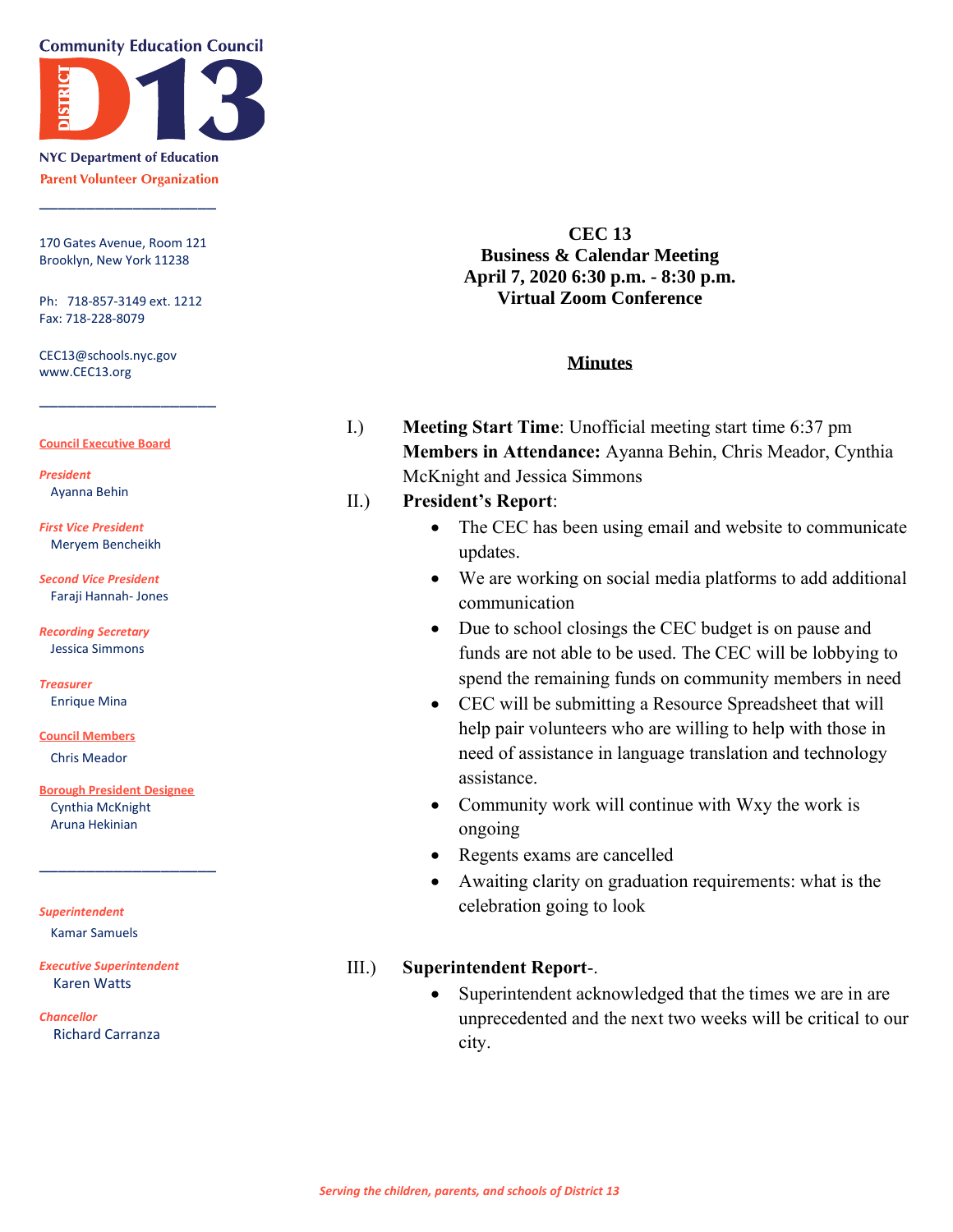- We have to do what we must to flatten the curve: to help parents to keep kids at home and engaged. As educators, that is the main service we can offer the city, it is the role we play. This is biggest value to the process so that families have engagement time while home with parents.
- New district office staff member is among the number DOE staff that are volunteering at a Regional Enrichment Center (REC).
- Educators are volunteering to leave their house to provide service to children of front-line essential workers.
- It is becoming increasingly difficult to staff the centers as volunteers are becoming ill.
- Current REC locations are PS 56, PS 133 and Dock Street. These are all quality sites.
- Students are engaged in school time and enrichment activities after school.
- Drive/walk and go food centers are averaging 100 attendees a day per site. The schools serving as drive/walk and go food are: PS 44, PS 257 and PS 307
- Devices: Each principal has a link to follow up with device applications.
- Satellite East is 100% online connectivity.
- Brooklyn North is checking attendance and making sure students are being engaged.
- D13 lost a teacher at PS 9, Sandra Santos-Vizcaino. It was sad. However, it was inspiring to witness the students doing a vigil for the teacher the day after her passing on video learning during a class check in.

# IV.) **Public Comment:**

- Ayanna thanks all DOE educators for the heavy lift that has been done over the past two weeks.
- Council member Jessica Simmons shared questions that were raised from the PS 133 community.
- Staff and parents are motivated to make sure that kids have what they need. There is a communication breakdown with information shared from the district and the department of education.
- How can we support our schools who are frustrated?

Response: Reach out to Chivon, CEC 13 AA to insure you are on the mailing list and receiving the updates that are sent out District Wide

• Discontinuing use of Zoom:

The transition off doesn't have to be immediate. Ensure that you are connecting to the students and make the transition gradual.

Superintendent Response: Friday evening an email went out that said we needed to transition from zoom.

Over the weekend we spoke to principals. Some schools did a hard stop with Zoom and some have done a gradual transition because of prior meetings scheduled on the